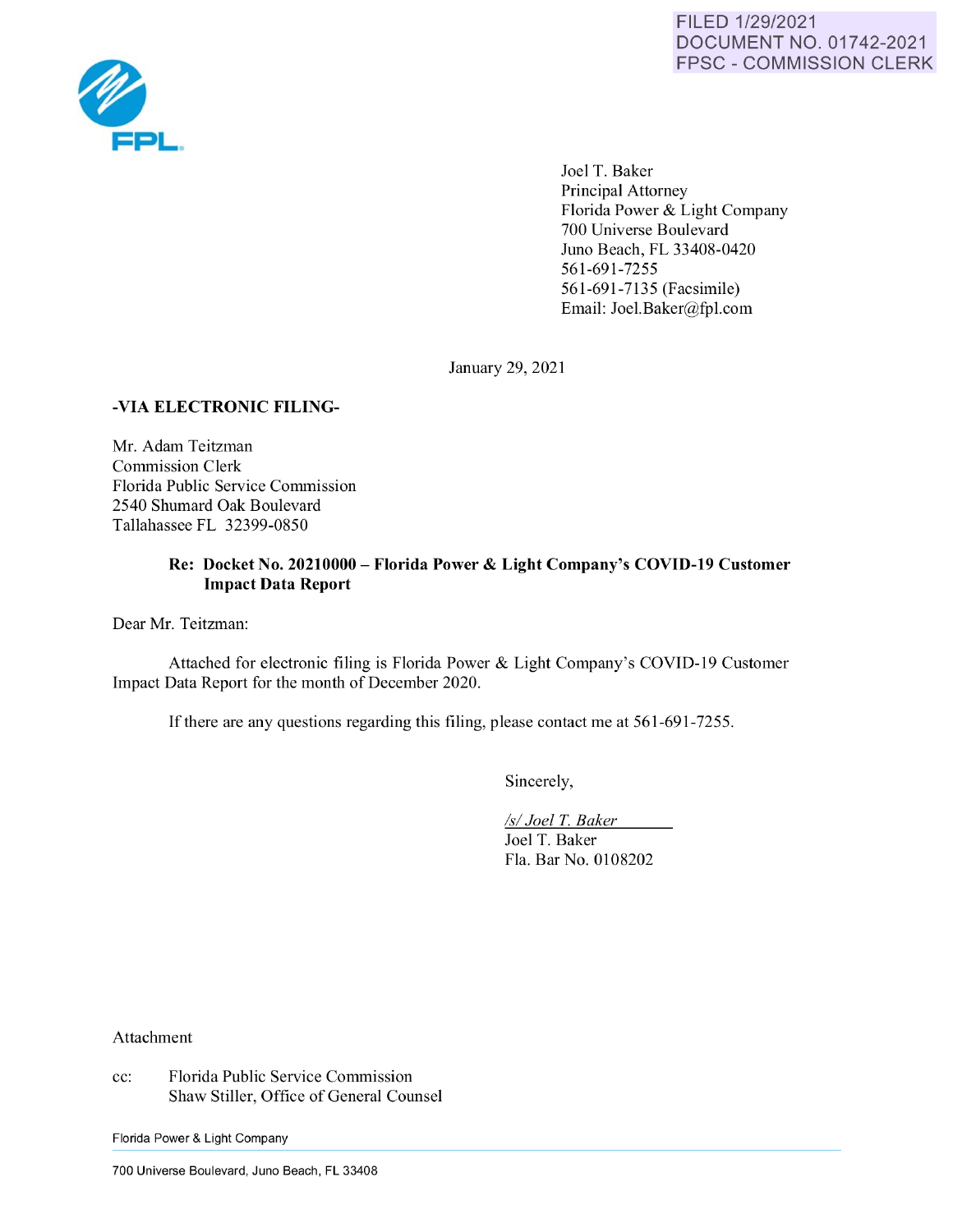**Utility:** Florida Power & Light Company

### **Reporting Month:** December 2020

*The report should include data as of the last day of reporting month and is due by the last day of the following month*

Number of Accounts 60 -89 days past due **Reporting Month Prior Year Month** Prior Year Month Residential 25,311 25,311 25,311 Commercial / Industrial 1,57 1,378 **Number of Accounts 90+ days past due Reporting Month Prior Year Month** Residential  $\begin{array}{ccc} 7,412 \end{array}$ Commercial / Industrial 1,489 631 **Delinquent Accounts 1**

<sup>1</sup> Unique active accounts with age categorization by age of the account's oldest arrears balance (e.g., if an account has a 30, 60, and 90+ arrears balance, the account will show only once and in the 90+ category)

| <b>Amount in Arrears</b>    |  |                        |  |                         |
|-----------------------------|--|------------------------|--|-------------------------|
| Amount 60 -89 days past due |  | <b>Reporting Month</b> |  | <b>Prior Year Month</b> |
| Residential                 |  | $4,904,920$   \$       |  | 3,162,068               |
| Commercial / Industrial     |  |                        |  | 397,805                 |
| Amount 90+ days past due    |  | <b>Reporting Month</b> |  | <b>Prior Year Month</b> |
| Residential                 |  | 8,132,861              |  | 1,388,151               |
| Commercial / Industrial     |  | $1,273,968$   \$       |  | 245,863                 |

<sup>2</sup> Total active arrear balances are based on the aging of the arrears (e.g., a 90+ account in the "delinquent account" section can have balances showing in both the 60-89 aging category and the 90+ aging category)

| <b>Payment Arrangements</b>                                   |                        |                                            |  |
|---------------------------------------------------------------|------------------------|--------------------------------------------|--|
| Number of Payment Arrangements <sup>3</sup>                   | <b>Reporting Month</b> | March 2020 through Current<br>(cumulative) |  |
| Residential                                                   | 173,554                | 1,538,724                                  |  |
| Commercial / Industrial                                       | 4,760                  | 57,481                                     |  |
| <b>Average Duration of Payment Arrangement</b> <sup>4</sup>   | <b>Reporting Month</b> |                                            |  |
| Residential                                                   | 33                     | ---                                        |  |
| Commercial / Industrial                                       | 29                     | ---                                        |  |
| Percent of Customers Under a Payment Arrangement <sup>5</sup> | <b>Reporting Month</b> |                                            |  |
| Residential <sup>6</sup>                                      | 1.50%                  | ---                                        |  |
| Commercial / Industrial                                       | $0.30\%$               |                                            |  |

 $3$  Total payment arrangements granted through all channels during the reporting month and cumulative

<sup>4</sup> Average duration in days of total payment arrangements granted through all channels

 $<sup>5</sup>$  All active payment arrangements as of the final day of the reporting month divided by the number of active accounts</sup>

 $^6$  Number of residential customers under a payment arrangement/total number of residential customers

7 Number of commercial-industrial customers under a payment arrangement/total number of commercial-industrial customers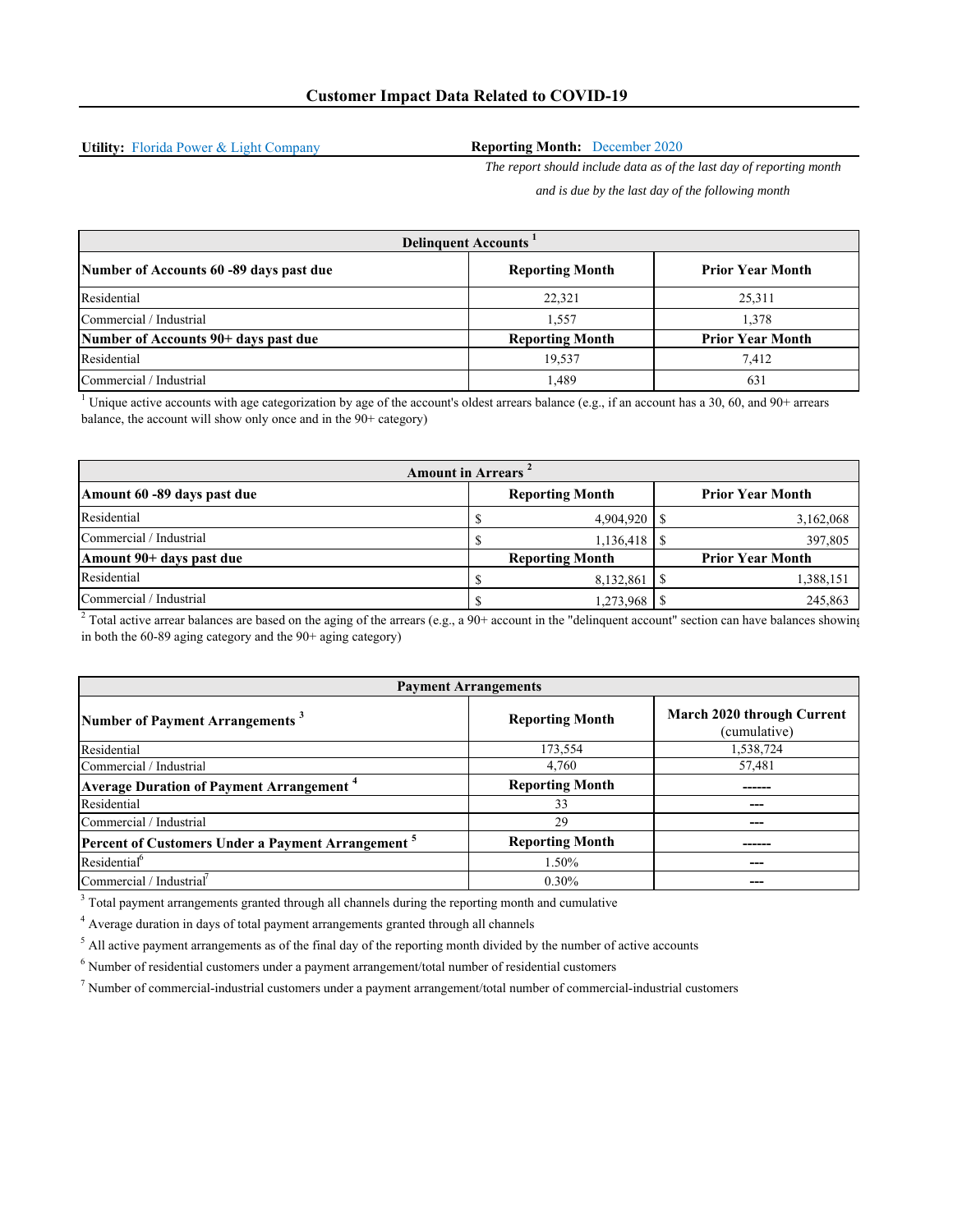| <b>Bad Debt<sup>8</sup></b>       |  |                        |  |                                            |
|-----------------------------------|--|------------------------|--|--------------------------------------------|
| <b>Incremental Bad Debt</b>       |  | <b>Reporting Month</b> |  | March 2020 through Current<br>(cumulative) |
| Incremental Bad Debt <sup>2</sup> |  | 2,121,074              |  | 38,640,980                                 |

<sup>8</sup> Total Bad Debt in 2020 for the reporting period less the three-year average (2017-2019) for the same time period

 $9$  Difference between reporting month and the average of the same month for the prior three years; excluding any prior months that were impacted by named hurricanes. If a prior month is excluded, provide an explanation.

| <b>Late Fees</b> <sup>10</sup> |                        |                                |  |  |
|--------------------------------|------------------------|--------------------------------|--|--|
| Number of Assessed Late Fees   | <b>Reporting Month</b> | <b>Prior Year Month</b>        |  |  |
| Residential                    | 943.642                | 900,117                        |  |  |
| Commercial / Industrial        | 89.580                 | O <sub>7</sub><br>712<br>0/113 |  |  |

 $10$  Late fees billed net of late fee cancellations resulting from customers self-reporting hardship

| <b>Discontinuance of Service</b>                                         |                        |                         |  |  |
|--------------------------------------------------------------------------|------------------------|-------------------------|--|--|
| Number of Accounts who received a Notice of Discontinuance<br>of Service | <b>Reporting Month</b> | <b>Prior Year Month</b> |  |  |
| Residential                                                              | 465,147                | 450,200                 |  |  |
| Commercial / Industrial                                                  | 37,521                 | 38,187                  |  |  |
| Number of Accounts Disconnected from Service                             | <b>Reporting Month</b> | <b>Prior Year Month</b> |  |  |
| Residential                                                              | 104,199                | 94,756                  |  |  |
| Commercial / Industrial                                                  | 5,893                  | 5,877                   |  |  |
| Number of Accounts Reconnected to Service <sup>11</sup>                  | <b>Reporting Month</b> | <b>Prior Year Month</b> |  |  |
| Residential                                                              | 97,382                 | 89,243                  |  |  |
| Commercial / Industrial                                                  | 5,141                  | 5,141                   |  |  |

<sup>11</sup> Data reflects the number of accounts that had been disconnected during the Current Month but were reconnected. Accounts not reconnected are either closed at the customer request or the account is closed by FPL if no action is taken by the customer within eight billing cycles (~10 calendar days) following a disconnection.

| <b>Customer Communications</b>                                                                                |                        |                                            |  |
|---------------------------------------------------------------------------------------------------------------|------------------------|--------------------------------------------|--|
| <b>Communications</b>                                                                                         | <b>Reporting Month</b> | March 2020 through Current<br>(cumulative) |  |
| Customer-wide COVID-related mass communications (paper, email,<br>phone calls, social media, etc.) $12$       |                        |                                            |  |
| Targeted Covid-related communications to individual customers (paper,<br>email, phone calls, text, etc.) $13$ | 2,556                  | 4,661,119                                  |  |

 $\frac{12}{12}$  Instances of mass communication to customers resulting from COVID-19 (e.g., social media, news releases, etc.)

<sup>13</sup> Volume of incremental individual customer communication outside of mass communication (e.g., outbound calls, emails, letters)

## **Customer Communications**

Please provide samples of any new communication/media notices provided to customers concerning the utility's past-due accounts / payment arrangements / late payment waivers / disconnection / reconnection policies issued within the last 30-days.

Please see attached.

In the past 30-days, has the utility made changes to, or implemented new, policies related to past-due accounts / payment arrangements / late payment waivers / disconnection / reconnection? If so, please explain.

1) On December 1st, residential low income customers started receiving a \$20 monthly credit on their bill 2) As of January 19th, qualifying General Service customers can apply to participate in FPL's Main Street Recovery Program that provides a 10% discount on monthly energy charges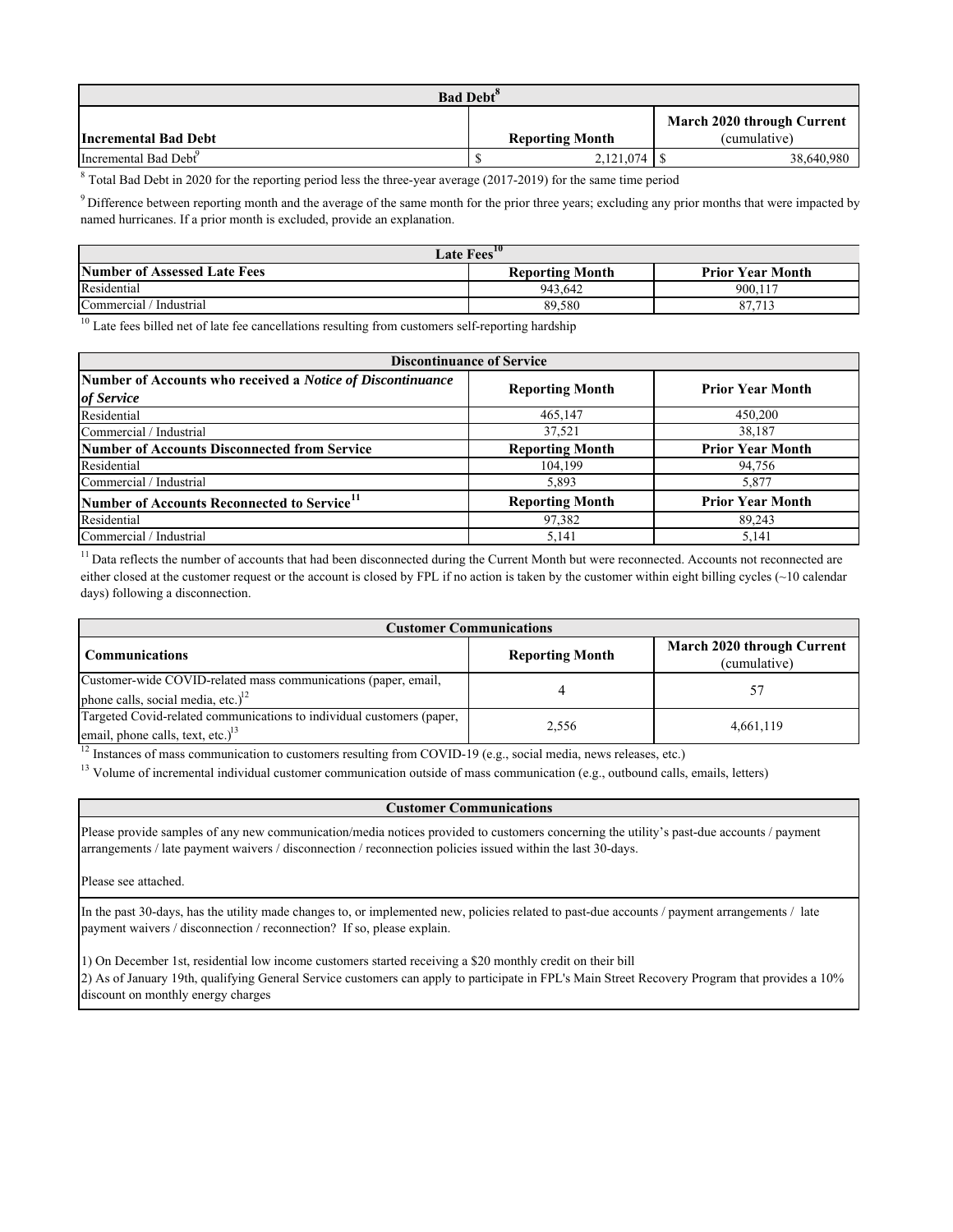# Florida Power & Light Company (FPL)

Undocketed - Financial impacts on utility customers as a result of the COVID-19 pandemic

Samples of Current Communication/Media Notices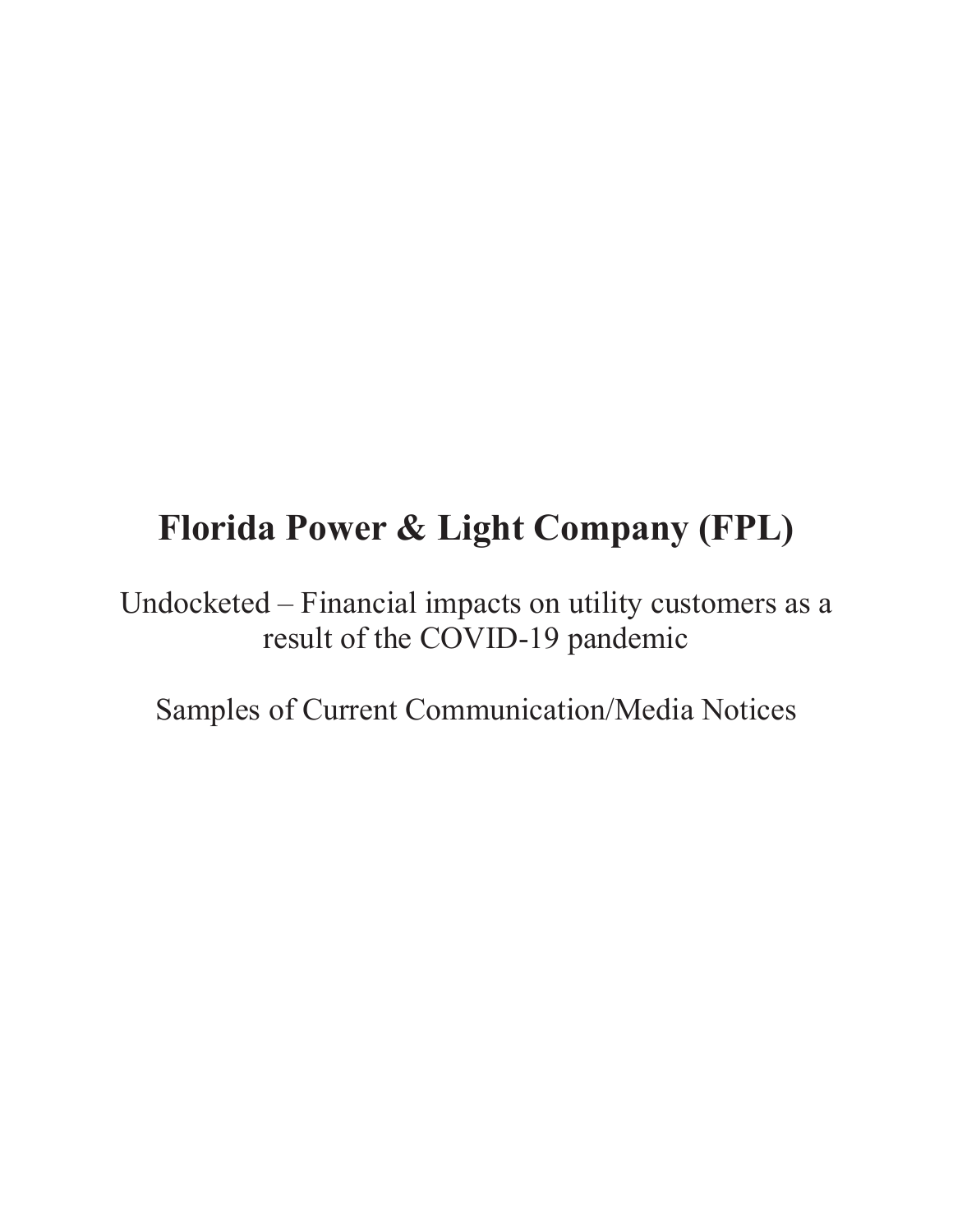# **FPL's Customer Communications**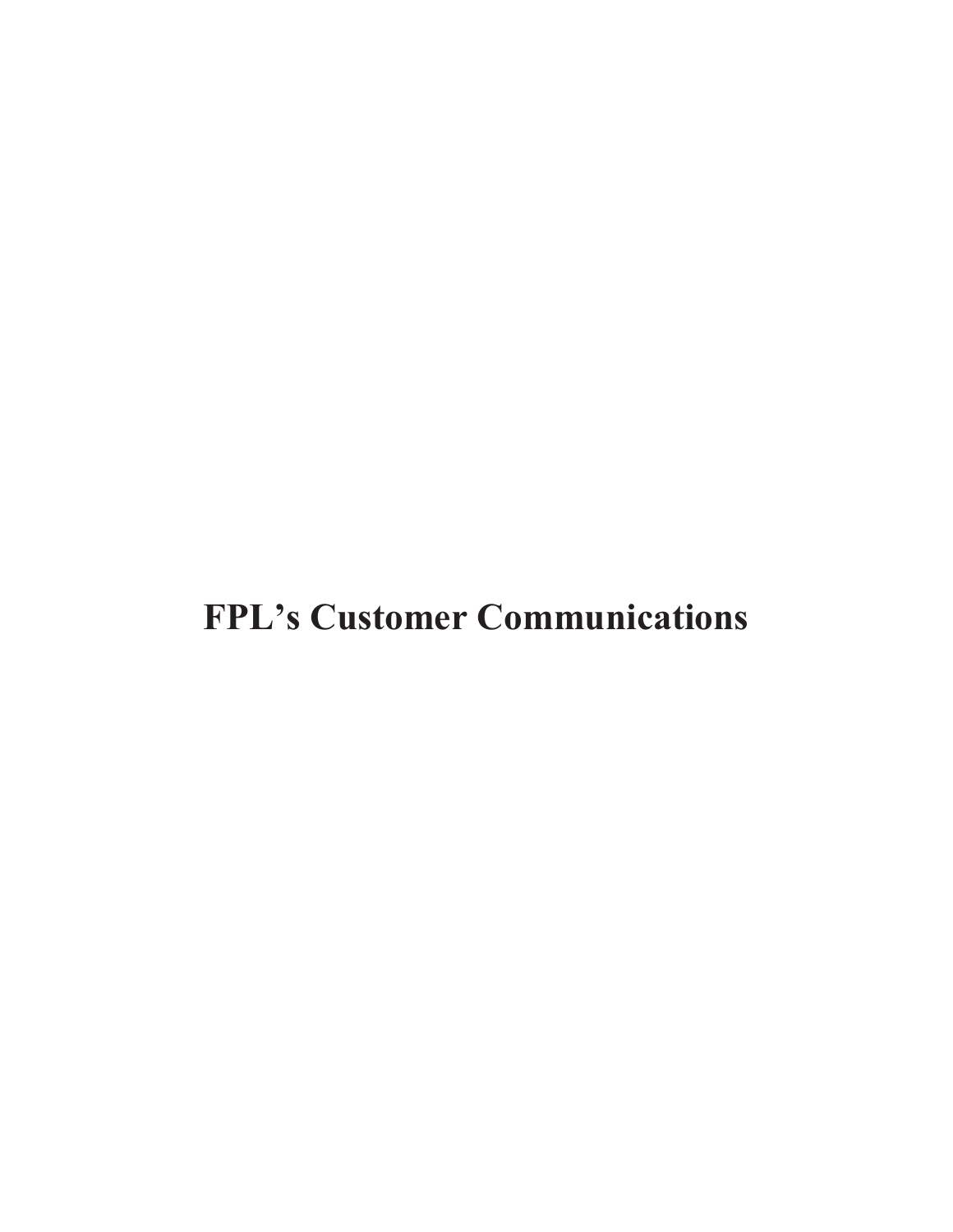## 3\* FPL AUTOMATIC BILL PAY - DO NOT PAY \*

**Here's what you owe for this billing period.**

**Amount of your last bill Amount of your last bill \$68.18 Payments - -** *-\$68.18* **New charges due by Jan 13, 2021 \$53.28 Total amount you owe and state of the state of the state \$53.28** 

Amount of your last bill<br>
Payment received - Thank you  $-68.18$ 

**Balance before new charges 1998 \$0.00** 

**Total new charges \$53.28**

**Total amount you owe \$53.28**

Customer charge:  $$8.34$ Non-fuel: (First 1000 kWh at \$0.066840) \$22.79 (Over 1000 kWh at \$0.077460) **Fuel:** (First 1000 kWh at \$0.018840) \$6.42 (Over 1000 kWh at \$0.028840) **Electric service amount 37.55**

FPL SolarTogether charge 27.04 FPL SolarTogether credit −18.21 Gross receipts tax 1.19 Franchise charge 2.92 Utility tax 2.79 **Taxes and charges 15.73**

FPL automatic bill pay - DO NOT PAY



Payment received - Thank you

Rate: RS-1 RESIDENTIAL SERVICE

**NEW CHARGES**

**Hello XXXX,**

### **Dec 23, 2020 Electric Bill**

For: Nov 24, 2020 to Dec 23, 2020 (29 days) **Service Address**

**Account Number** xxxx-xxxx

**Questions?** Contact Us Reliable energy is affordable energy. Learn how we save you money at fpl.com/savings

### **Meter Summary**

| Meter reading - Meter xxxx Next meter reading Jan 26, 2021<br>Current reading<br>Previous reading | 78412<br>-78071 |
|---------------------------------------------------------------------------------------------------|-----------------|
| kWh used                                                                                          | 341             |
| <b>Energy Usage Comparison</b>                                                                    |                 |

|              | This Month   | Last Month   | Last Year    |
|--------------|--------------|--------------|--------------|
| Service to   | Dec 23, 2020 | Nov 24, 2020 | Dec 26, 2019 |
| kWh Used     | 341          | 520          | 504          |
| Service days | 29           | 29           | -31          |
| kWh/day      | 12           | 18           | 16           |
| Amount       | \$53.28      | \$68.18      | \$60.80      |

#### **Energy Usage History**



#### **Keep In Mind**

- Payments received after January 13, 2021 are considered late; a late payment charge, the greater of \$5.00 or 1.5% of your past due balance will apply. Your account may also be billed a deposit adjustment.
- The amount due on your account will be drafted automatically on or after January 10, 2021. If a partial payment is received before this date, only the remaining balance due on your account will be drafted automatically.
- SolarTogether charges and credits are based on your program participation. Please visit www.FPL.com/SolarTogether to obtain additional information.
- The number of days included in your bill can vary month to month. So even if you use the same amount of energy per day, your bill may be higher next month due to greater number of service days. Visit www.FPL.com for more information.
- The Florida Public Service Commission has approved annual adjustments to the fuel and non-fuel components of your bill that will take effect in January. To learn more about your energy bill, visit FPL.com/rates.



View back of the bill Music extends the bill Hearing/speech impaired: 711 (Relay Service)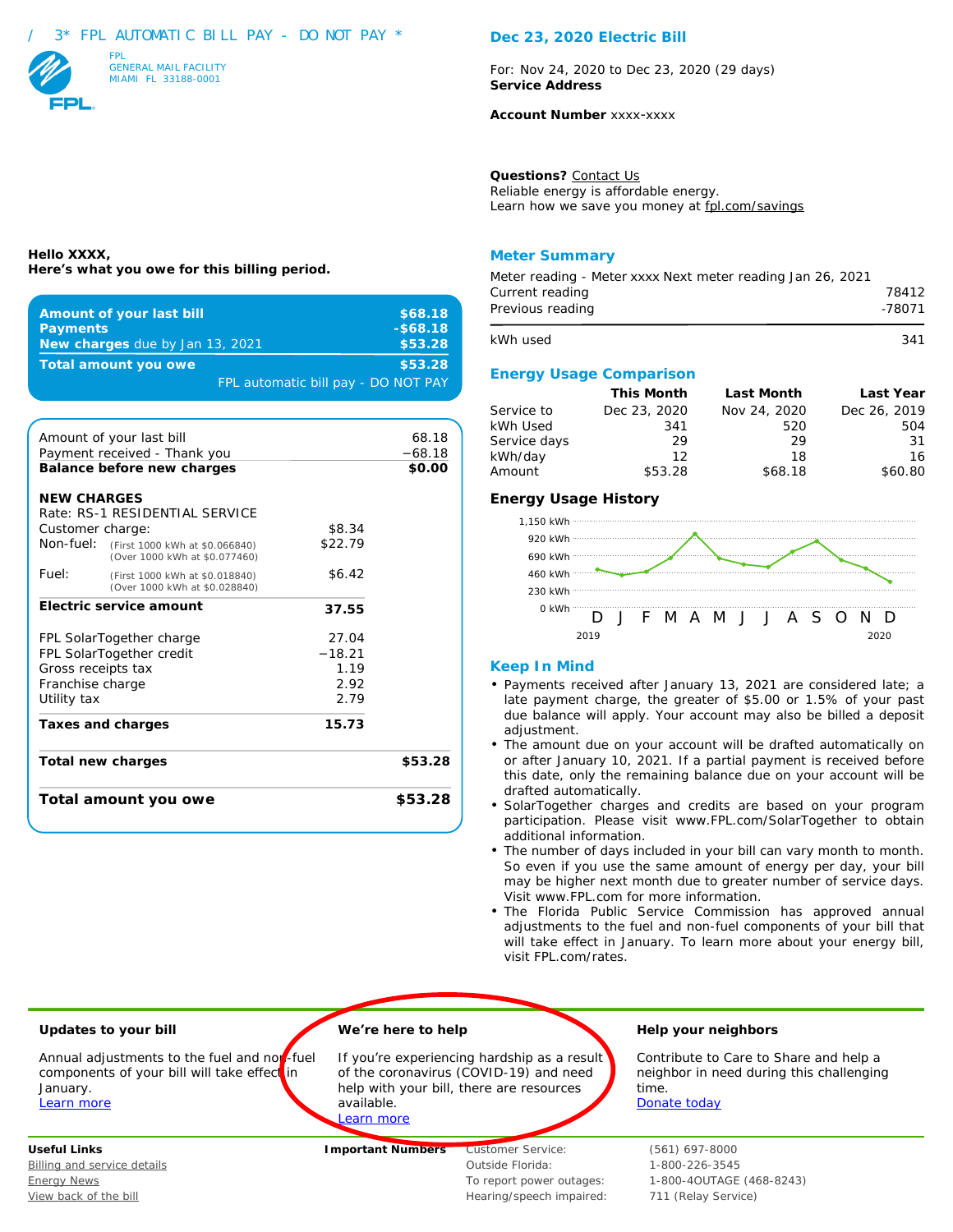**FPL's News Releases**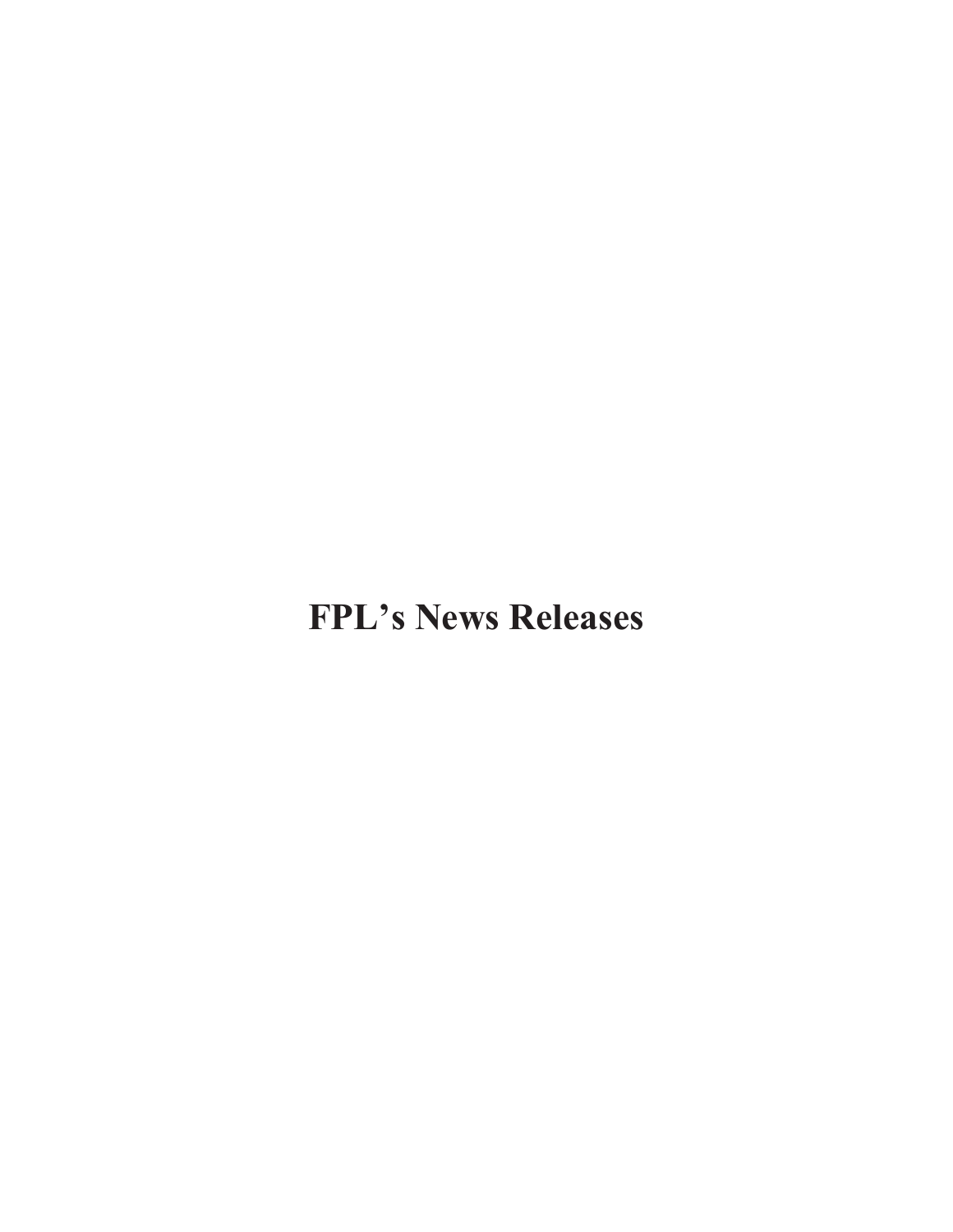

**[Welcome](http://newsroom.fpl.com/welcome) [News Releases](http://newsroom.fpl.com/news-releases) [Featured Stories](http://newsroom.fpl.com/featured-stories) [FPL Blog](http://www.fplblog.com/) [Digital Library](http://newsroom.fpl.com/digital-library) FPL Newsroom**

#### **News Releases**

# **FPL accepting applications for small business bill credits through its Main Street Recovery Credit Program starting Jan. 4**

**•FPL expands its COVID-19 relief efforts for qualifying small businesses in 2021 •FPL continues to offer a range of relief options for all customers struggling with their electric bills due to COVID-19, including direct credits, payment extensions and waived fees for customers expressing hardship.  •Governmental assistance funding remains available for Floridians who need help paying their utility bills.**

Dec 31, 2020



JUNO BEACH, Fla. – On Jan. 4, Florida Power & Light Company will begin accepting applications for its new Main Street Recovery Credit Program, offering credits to qualifying small businesses that have been impacted by the coronavirus (COVID-19) pandemic. FPL's Main Street Recovery Credit Program is the latest of several

initiatives, the total of which are valued at more than \$75 million, that the company implemented to show its steadfast support of adversely impacted customers during the global pandemic.

Establishments in FPL's service area that are eligible to apply for the program include:

- New small businesses
- Small businesses that were inactive for at least six consecutive months after March 2020
- [Existing small businesses operating in](http://www.floridajobs.org/business-growth-and-partnerships/for-businesses-and-entrepreneurs/business-resource/opportunity-zones) **federally designated Opportunity Zones** in FPL's service area

Qualifying small businesses would receive a monthly 10% credit based on the previous month's energy charge portion of their electric bill for the duration of the program. The company will implement the FPL Main Street Recovery Credit Program for qualifying small businesses in January and offer bill credits through the end of 2021.

Recent studies show the pandemic's toll on the state's 2.7 million small businesses. Florida ranks fourth in the nation for business closures with 5,300 permanent closures and 3,300 temporary closures, according to a Yelp economic report. A recent survey of more than 4,800 Florida small businesses conducted by the Florida Chamber Foundation found that:

- More than half of businesses either voluntarily closed or were forced to close
- More than 30% suspended operations during the survey
- More than 45% expressed concern about their ability to operate in the future

"We know that COVID-19's unpredictability and disruptiveness has made life very difficult for all Floridians, so we are continuing to work hard to find innovative ways to help our customers get through this challenging time," said FPL President and CEO Eric Silagy. "This new initiative will help alleviate some of the financial pressure facing our small businesses and independent stores that make up the fabric of our communities. We're committed to helping Florida get back up on her feet and this program is one more way FPL is helping to rebuild our economy and move the state forward.

Interested businesses can visit FPL.com/MainStreetRecovery to fill out an application to determine if they qualify for the program.

#### **Unwavering commitment to supporting customers**

FPI's plan to assist small businesses is another example of direct relief that the company is

| Facebook | Twitter | YouTube |
|----------|---------|---------|
|          |         |         |

*" " "We know that COVID-19's unpredictability and disruptiveness has made life very difficult for all Floridians, so we are continuing to work hard to find innovative ways to help our customers get through this challenging time," said FPL President and CEO Eric Silagy. "This new initiative will help alleviate some of the financial pressure facing our small businesses and independent stores that make up the fabric of our communities. We're committed to helping Florida get back up on her feet and this program is one more way FPL is helping to rebuild our economy and move the state forward."*

# **FPL Media Line**

Journalists can reach an FPL spokesperson 24 hours a day, 7 days a week

Call: 561-694-4442

Email: Media.Relations@FPL.com

Twitter: @FPL\_Newsroom (Monitored Monday to Friday, 8 a.m. to 5 p.m.)

#### **Power Tracker Map**



Track power outages online by county or address with our **[interactive map](http://www.fplmaps.com/)**

#### **Media Storm Central**

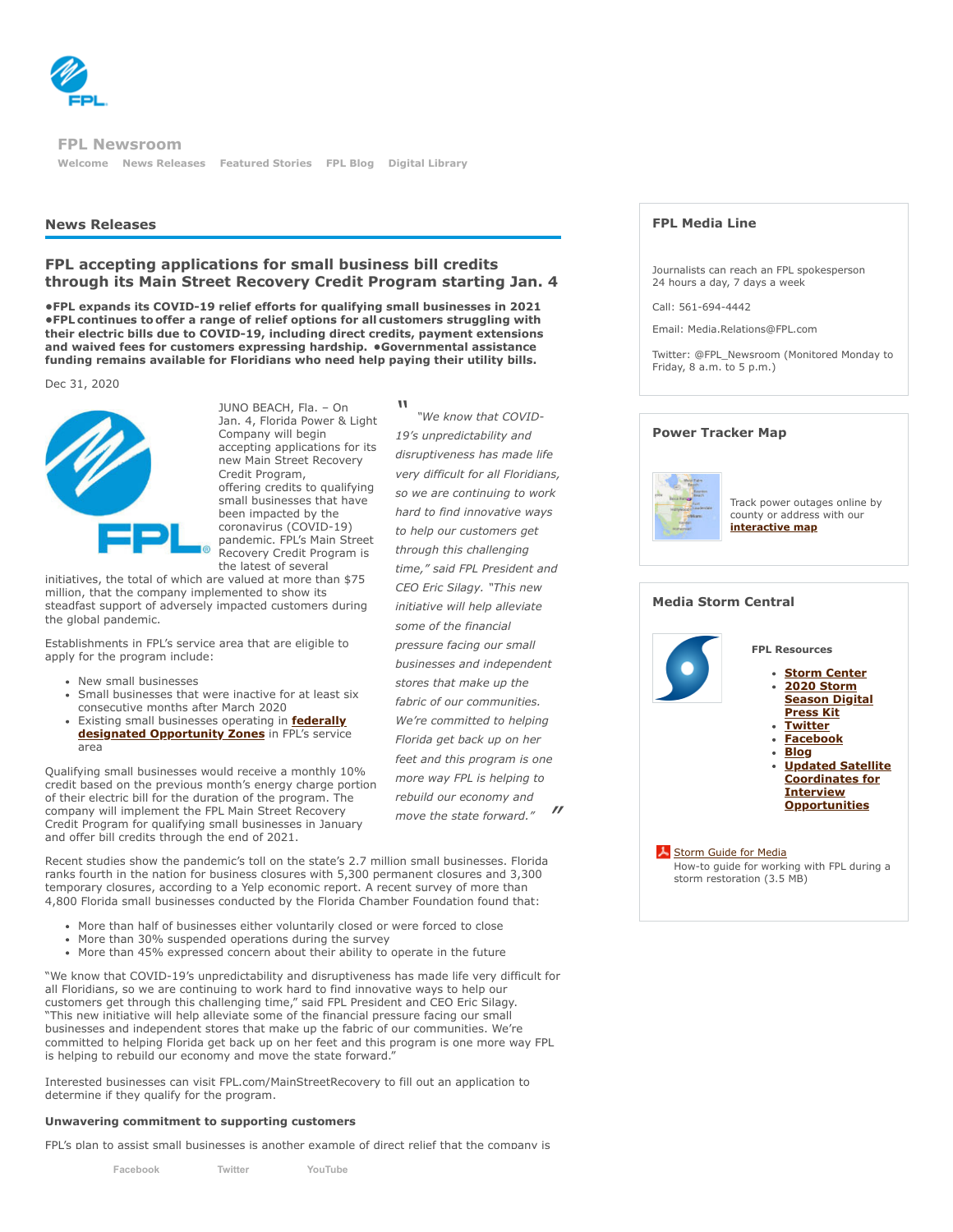Last month, FPL donated \$15 million to help approximately 55,000 residential customers who receive federal assistance through the Low Income Home Energy Assistance Program (LIHEAP) or the Emergency Home Energy Assistance for the Elderly Program (EHEAP). These customers will receive credits on their monthly electric bill through December 2021.

In mid-March, FPL immediately began offering payment extensions and waiving late fees for customers experiencing hardship due to the pandemic, policies that remain in effect. During that time, the company also suspended disconnections for nonpayment and continued doing so for more than six months. Through a careful and measured approach, FPL resumed issuing final notices in September. To date, approximately 75% of customers who have received a final notice and passed their due date for payment have worked with FPL to make a payment arrangement and avoid disconnection for nonpayment. For those customers who were disconnected, more than 80% were reconnected within 24 hours following payment of their past due balance.

In addition, FPL issued more than \$15 million in bill credits to more than 112,000 residential and small business customers based on the status of their account and how long the account has been past due. The FPSC unanimously approved FPL's plan to accelerate deposit refunds to eligible residential customers who have paid on time and in full for the last 12 months.

FPL's Care to Share Program, a donation-based effort which also provides bill payment assistance to customers, recently reached approximately \$5 million in contributions, including more than \$3 million from shareholders of NextEra Energy, FPL's parent company. FPL is working to enhance the program, offering customers who pay electronically opportunities to contribute set monthly amounts, one-time donations or the option to round up their bill to the nearest dollar as a voluntary contribution.

#### **Florida Power & Light Company**

Florida Power & Light Company is the largest energy company in the United States as measured by retail electricity produced and sold, serving more than 5.1 million customer accounts or an estimated 10 million+ people across the state of Florida. FPL's typical 1,000 kWh residential customer bill is approximately 30% lower than the latest national average and among the lowest in the U.S. FPL's service reliability is better than 99.98%, and its highly fuel-efficient power plant fleet is one of the cleanest among all electric companies nationwide. The company was recognized in 2019 as one of the most trusted U.S. electric utilities by Escalent for the sixth consecutive year. A leading Florida employer with approximately 8,900 employees, FPL is a subsidiary of Juno Beach, Florida-based NextEra Energy, Inc. (NYSE: NEE), a clean energy company widely recognized for its efforts in sustainability, ethics and diversity, and has been ranked No. 1 in the electric and gas utilities industry in Fortune's 2020 list of "World's Most Admired Companies." NextEra Energy is also the parent company of Gulf Power Company, which serves more than 470,000 customers in eight counties throughout northwest Florida, and NextEra Energy Resources, LLC, which, together with its affiliated entities, is the world's largest generator of renewable energy from the wind and sun and a world leader in battery storage. For more information about NextEra Energy companies, visit these websites: **[www.NextEraEnergy.com](http://www.nexteraenergy.com/)**, **[www.FPL.com](http://www.fpl.com/)**, **[www.GulfPower.com](http://www.gulfpower.com/)**, **[www.NextEraEnergyResources.com](http://www.nexteraenergyresources.com/)**.

**###**

#### **[Subscribe to News Alerts](http://newsroom.fpl.com/index.php?s=31522)**

**[A NextEra Energy Company](http://www.nexteraenergy.com/)** | **[Investors](http://www.nexteraenergy.com/investors/index.shtml)** | **[Terms](javascript:dcs_newWinSize()** | **[Privacy Policy](javascript:dcs_newWinSize()** | **[Safety Policy](javascript:dcs_newWinSize()** | **[FPL Blog](http://www.fplblog.com/)** | **[Newsletter](http://www.fpl.com/news/news_and_notes/contents/newsletter.shtml)** | **[RSS](http://www.nexteraenergy.com/rss.shtml)** | **[FPL Advertising](http://www.youtube.com/fpl#p/c/C7AC1E2BBA6C37D6)** | **[Email Updates](http://www.fpl.com/landing/registration.shtml)**

Copyright ©1996 - 2021, Florida Power & Light Company. All rights reserved.

FPL.com is optimized for the following browsers: IE 8.0 and higher, Firefox 5.0 and higher and Chrome 12.0 and higher.



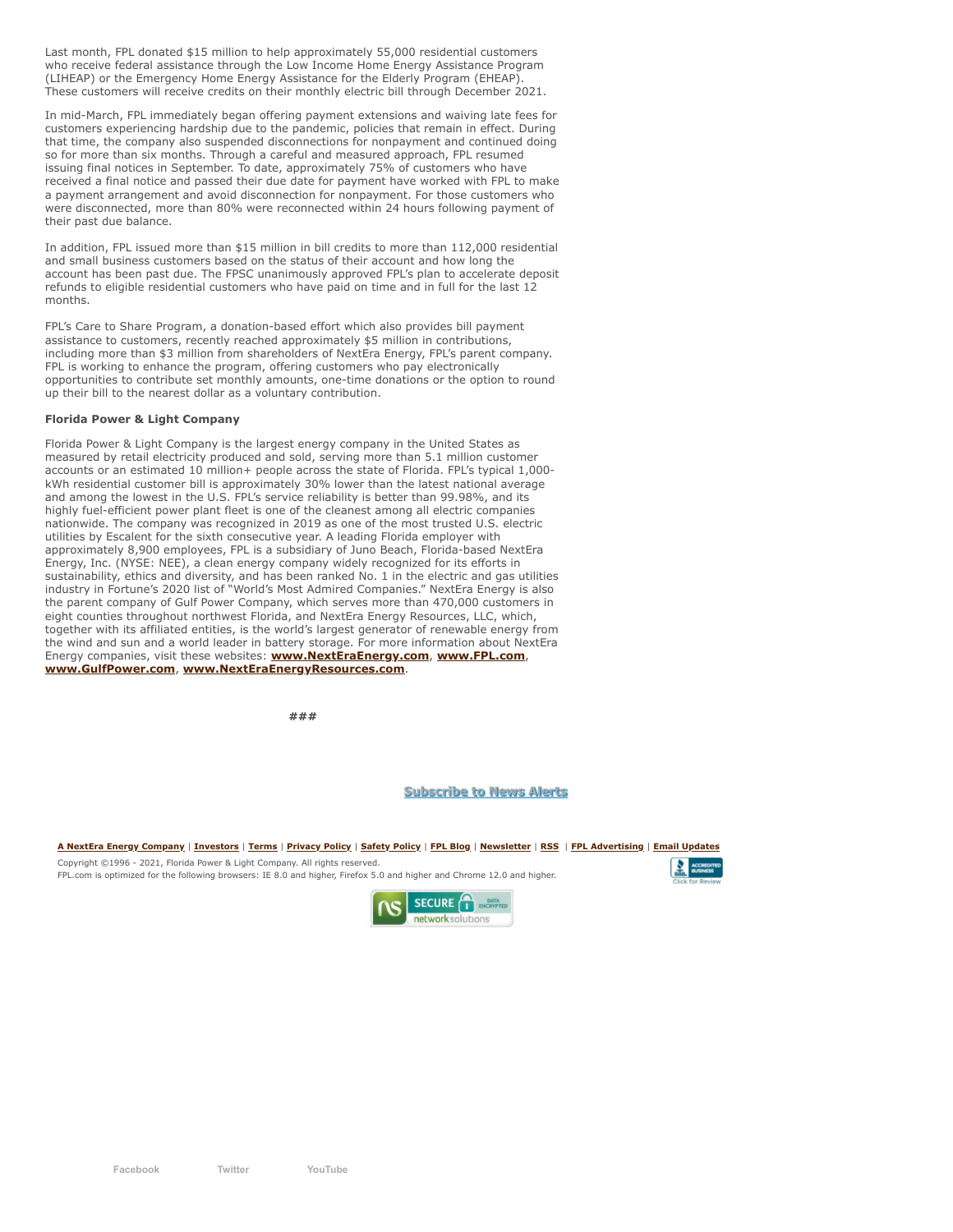# **FPL's Social Media**